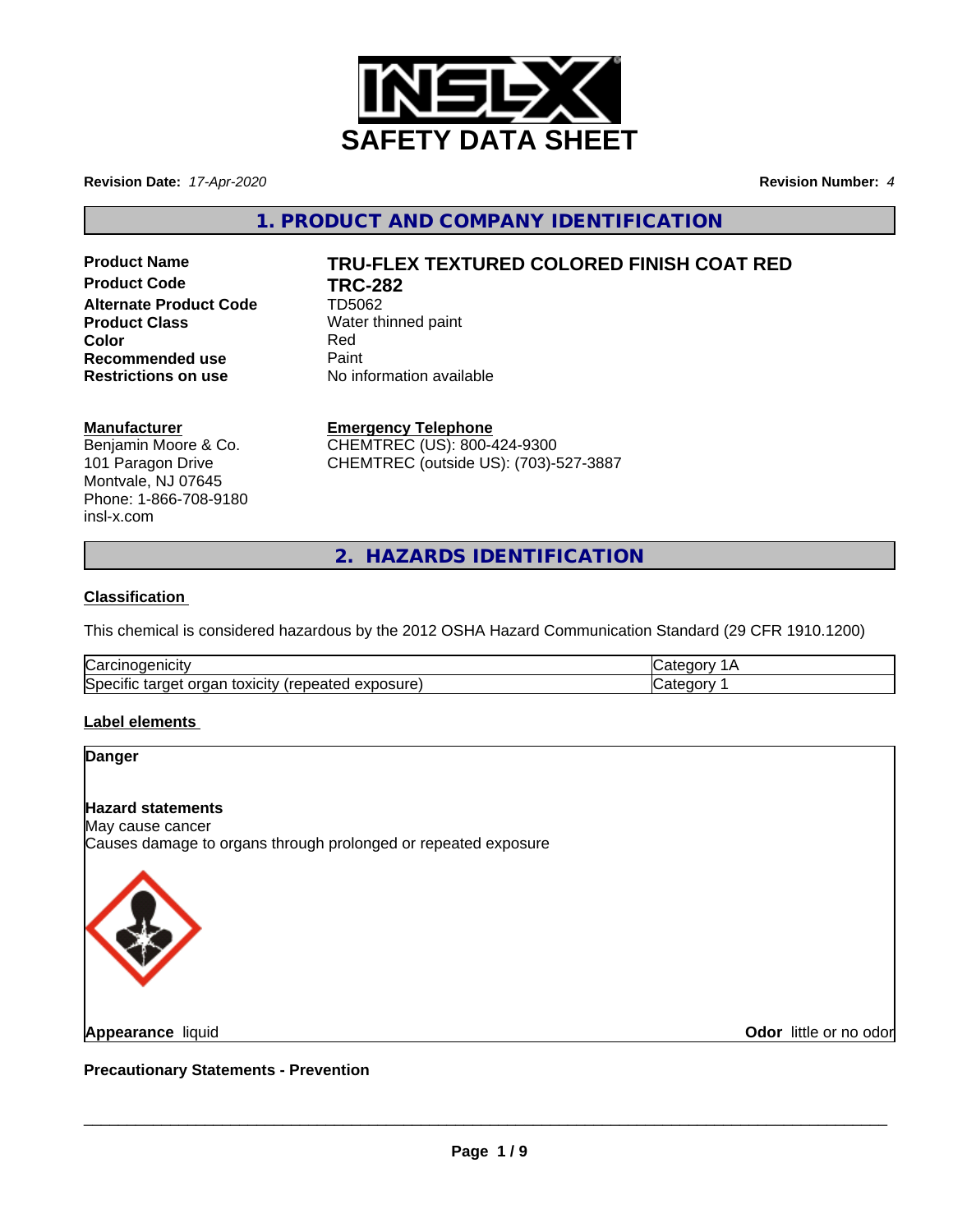#### \_\_\_\_\_\_\_\_\_\_\_\_\_\_\_\_\_\_\_\_\_\_\_\_\_\_\_\_\_\_\_\_\_\_\_\_\_\_\_\_\_\_\_\_\_\_\_\_\_\_\_\_\_\_\_\_\_\_\_\_\_\_\_\_\_\_\_\_\_\_\_\_\_\_\_\_\_\_\_\_\_\_\_\_\_\_\_\_\_\_\_\_\_ TRC-282 - **TRU-FLEX TEXTURED COLORED FINISH COAT RED**

Obtain special instructions before use Do not handle until all safety precautions have been read and understood Use personal protective equipment as required Do not breathe dust/fume/gas/mist/vapors/spray Wash face, hands and any exposed skin thoroughly after handling Do not eat, drink or smoke when using this product

#### **Precautionary Statements - Response**

IF exposed or concerned: Get medical advice/attention

#### **Precautionary Statements - Storage**

Store locked up

#### **Precautionary Statements - Disposal**

Dispose of contents/container to an approved waste disposal plant

#### **Hazards not otherwise classified (HNOC)**

Not applicable

#### **Other information**

No information available

# **3. COMPOSITION INFORMATION ON COMPONENTS**

| <b>Chemical name</b>                                                         | <b>CAS No.</b> | Weight-%    |
|------------------------------------------------------------------------------|----------------|-------------|
| Silica, crystalline                                                          | 14808-60-7     | $35 - 40$   |
| Iron oxide                                                                   | 1309-37-1      | $5 - 10$    |
| Talc                                                                         | 14807-96-6     | - 5         |
| Propanoic acid, 2-methyl-, monoester with<br>2,2,4-trimethyl-1,3-pentanediol | 25265-77-4     | 1 - 5       |
| Propylene glycol                                                             | $57 - 55 - 6$  | - 5         |
| 2-Amino-2-methly-1-propanol                                                  | 124-68-5       | $0.1 - 0.5$ |
| Sodium C14-C16 olefin sulfonate                                              | 68439-57-6     | $0.1 - 0.5$ |

|                                                  | 4. FIRST AID MEASURES                                                                                    |
|--------------------------------------------------|----------------------------------------------------------------------------------------------------------|
| <b>General Advice</b>                            | No hazards which require special first aid measures.                                                     |
| <b>Eye Contact</b>                               | Rinse thoroughly with plenty of water for at least 15 minutes and consult a<br>physician.                |
| <b>Skin Contact</b>                              | Wash off immediately with soap and plenty of water while removing all<br>contaminated clothes and shoes. |
| <b>Inhalation</b>                                | Move to fresh air. If symptoms persist, call a physician.                                                |
| Ingestion                                        | Clean mouth with water and afterwards drink plenty of water. Consult a physician<br>if necessary.        |
| <b>Most Important</b><br><b>Symptoms/Effects</b> | None known.                                                                                              |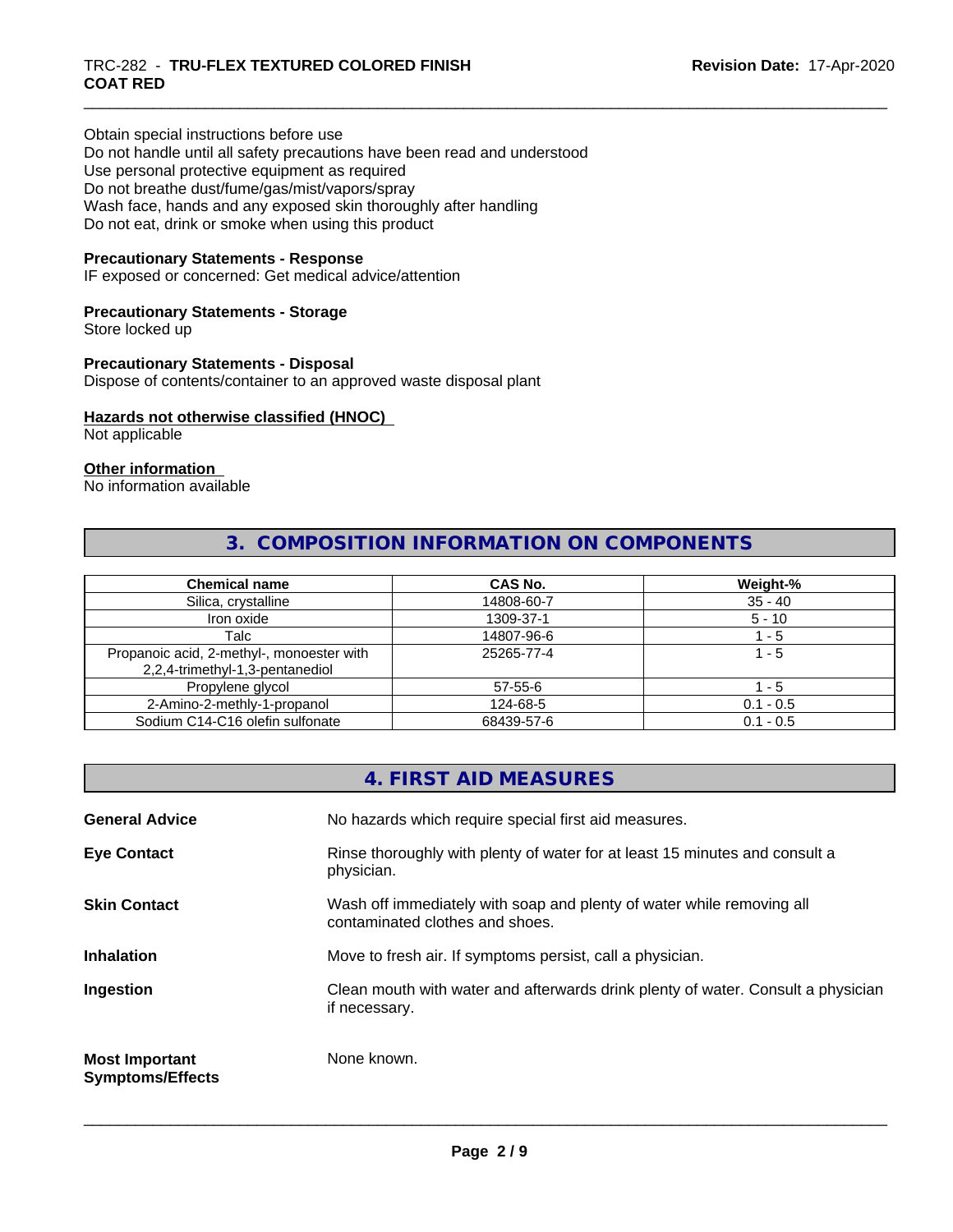| <b>Notes To Physician</b>                                                        |                                                               | Treat symptomatically.                                |                                                    |                                                                                                                 |
|----------------------------------------------------------------------------------|---------------------------------------------------------------|-------------------------------------------------------|----------------------------------------------------|-----------------------------------------------------------------------------------------------------------------|
|                                                                                  |                                                               |                                                       | 5. FIRE-FIGHTING MEASURES                          |                                                                                                                 |
|                                                                                  | <b>Suitable Extinguishing Media</b>                           |                                                       |                                                    | Use extinguishing measures that are appropriate to local<br>circumstances and the surrounding environment.      |
|                                                                                  |                                                               | Protective equipment and precautions for firefighters | and full protective gear.                          | As in any fire, wear self-contained breathing apparatus<br>pressure-demand, MSHA/NIOSH (approved or equivalent) |
|                                                                                  |                                                               | <b>Specific Hazards Arising From The Chemical</b>     | extreme heat.                                      | Closed containers may rupture if exposed to fire or                                                             |
|                                                                                  | Sensitivity to mechanical impact                              |                                                       | No.                                                |                                                                                                                 |
|                                                                                  | Sensitivity to static discharge                               |                                                       | No                                                 |                                                                                                                 |
| <b>Flash Point Data</b><br>Flash point (°F)<br>Flash Point (°C)<br><b>Method</b> |                                                               |                                                       | Not applicable<br>Not applicable<br>Not applicable |                                                                                                                 |
| <b>Flammability Limits In Air</b>                                                |                                                               |                                                       |                                                    |                                                                                                                 |
|                                                                                  | Lower flammability limit:<br><b>Upper flammability limit:</b> |                                                       | Not applicable<br>Not applicable                   |                                                                                                                 |
| <b>NFPA</b>                                                                      | Health: 1                                                     | Flammability: 0                                       | Instability: 0                                     | <b>Special: Not Applicable</b>                                                                                  |
| <b>NFPA Legend</b><br>0 - Not Hazardous<br>1 - Slightly<br>2 - Moderate          |                                                               |                                                       |                                                    |                                                                                                                 |

- 3 High
- 4 Severe

*The ratings assigned are only suggested ratings, the contractor/employer has ultimate responsibilities for NFPA ratings where this system is used.*

*Additional information regarding the NFPA rating system is available from the National Fire Protection Agency (NFPA) at www.nfpa.org.*

# **6. ACCIDENTAL RELEASE MEASURES**

| <b>Personal Precautions</b>      | Avoid contact with skin, eyes and clothing. Ensure adequate ventilation.                             |
|----------------------------------|------------------------------------------------------------------------------------------------------|
| <b>Other Information</b>         | Prevent further leakage or spillage if safe to do so.                                                |
| <b>Environmental precautions</b> | See Section 12 for additional Ecological Information.                                                |
| <b>Methods for Cleaning Up</b>   | Soak up with inert absorbent material. Sweep up and shovel into suitable<br>containers for disposal. |

**7. HANDLING AND STORAGE**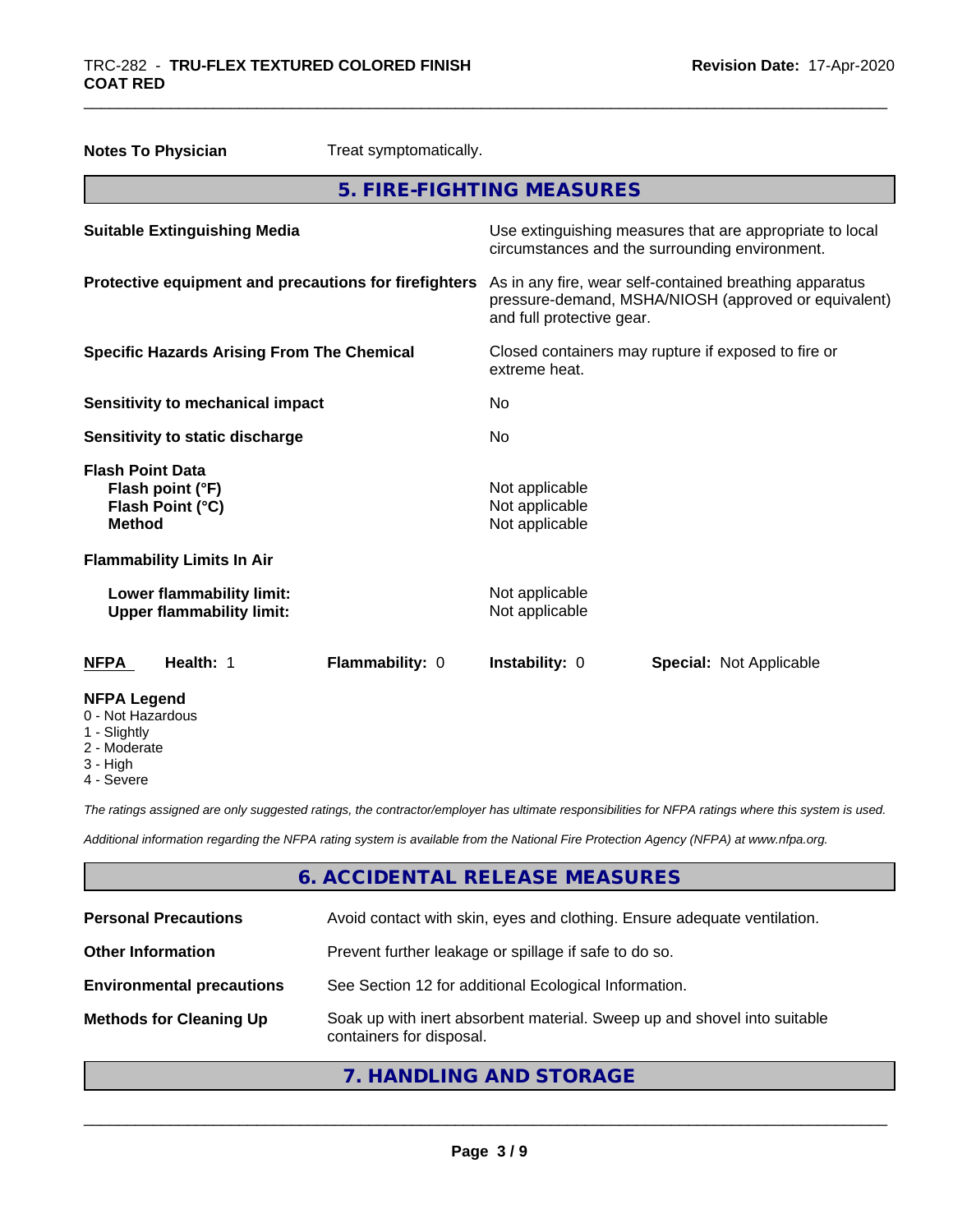| <b>Handling</b>               | Avoid contact with skin, eyes and clothing. Avoid breathing vapors, spray mists or<br>sanding dust. In case of insufficient ventilation, wear suitable respiratory<br>equipment. |
|-------------------------------|----------------------------------------------------------------------------------------------------------------------------------------------------------------------------------|
| <b>Storage</b>                | Keep container tightly closed. Keep out of the reach of children.                                                                                                                |
| <b>Incompatible Materials</b> | No information available                                                                                                                                                         |
|                               |                                                                                                                                                                                  |

# **8. EXPOSURE CONTROLS/PERSONAL PROTECTION**

#### **Exposure Limits**

| <b>Chemical name</b> | <b>ACGIH TLV</b>                                                    | <b>OSHA PEL</b>                                                                             |
|----------------------|---------------------------------------------------------------------|---------------------------------------------------------------------------------------------|
| Silica, crystalline  | TWA: $0.025$ mg/m <sup>3</sup> respirable<br>particulate matter     | 50 μg/m <sup>3</sup> - TWA Respirable crystalline<br>silica 50 $\mu$ g/m <sup>3</sup> - TWA |
|                      |                                                                     |                                                                                             |
| Iron oxide           | TWA: 5 $mg/m3$ respirable particulate                               | 10 mg/m $3$ - TWA                                                                           |
|                      | matter                                                              | 15 mg/m <sup>3</sup> - TWA Rouge                                                            |
|                      |                                                                     | 5 mg/m <sup>3</sup> - TWA Rouge                                                             |
| Talc                 | TWA: 2 $mg/m3$ particulate matter<br>containing no asbestos and <1% | 20 mppcf - TWA                                                                              |
|                      | crystalline silica, respirable particulate                          |                                                                                             |
|                      | matter                                                              |                                                                                             |

#### **Legend**

ACGIH - American Conference of Governmental Industrial Hygienists Exposure Limits OSHA - Occupational Safety & Health Administration Exposure Limits N/E - Not Established

| <b>Engineering Measures</b>                                                                                                   | Ensure adequate ventilation, especially in confined areas.                                                                                                  |  |
|-------------------------------------------------------------------------------------------------------------------------------|-------------------------------------------------------------------------------------------------------------------------------------------------------------|--|
| <b>Personal Protective Equipment</b><br><b>Eye/Face Protection</b><br><b>Skin Protection</b><br><b>Respiratory Protection</b> | Safety glasses with side-shields.<br>Protective gloves and impervious clothing.<br>In case of insufficient ventilation wear suitable respiratory equipment. |  |
| <b>Hygiene Measures</b>                                                                                                       | Avoid contact with skin, eyes and clothing. Remove and wash contaminated<br>clothing before re-use. Wash thoroughly after handling.                         |  |

# **9. PHYSICAL AND CHEMICAL PROPERTIES**

| liauid                   |  |
|--------------------------|--|
| little or no odor        |  |
| No information available |  |
| $12.1 - 12.5$            |  |
| $1.45 - 1.49$            |  |
| No information available |  |
| No information available |  |
| No information available |  |
| No information available |  |
| No information available |  |
| No information available |  |
|                          |  |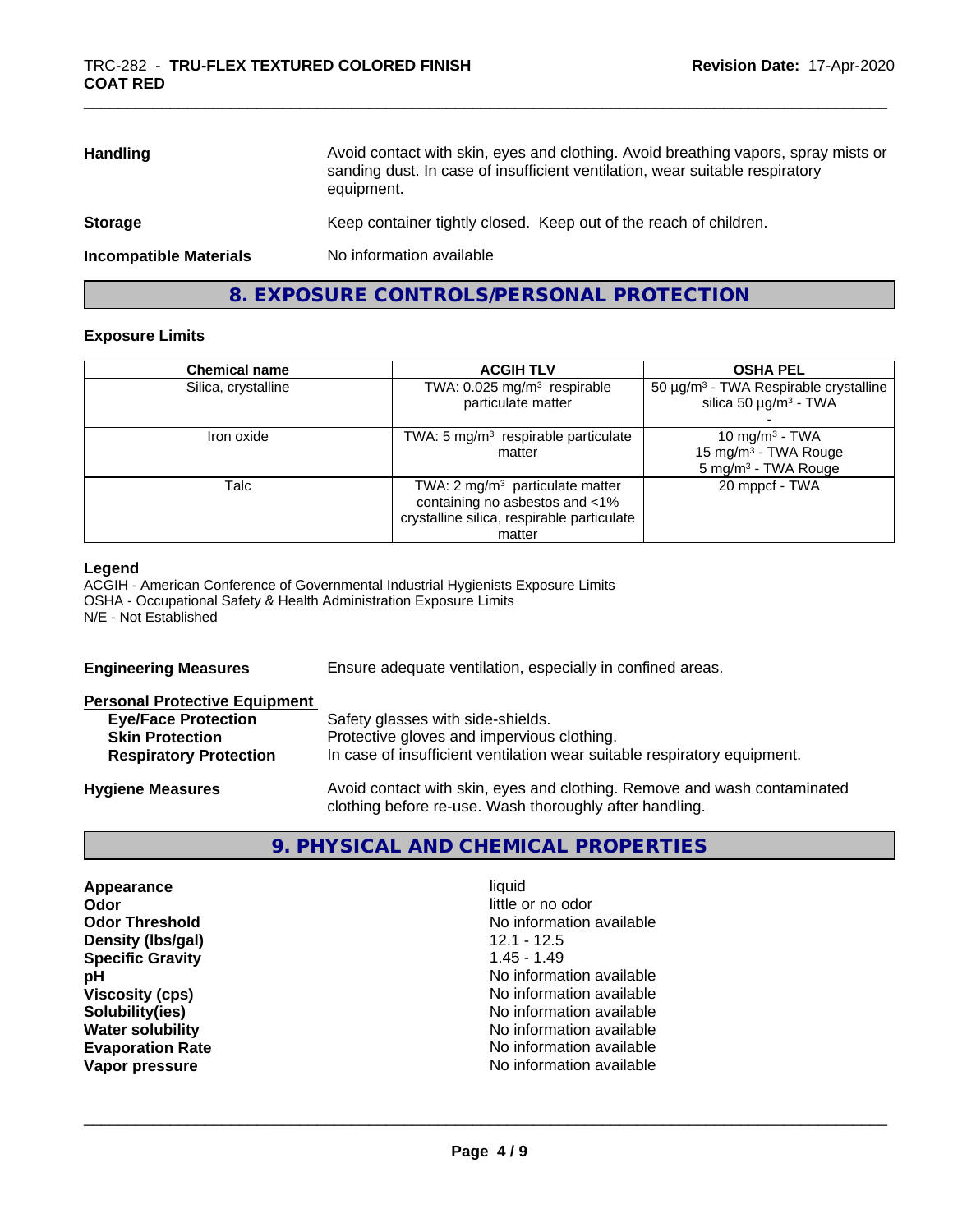| Vapor density                        | No information available |
|--------------------------------------|--------------------------|
| Wt. % Solids                         | $50 - 60$                |
| Vol. % Solids                        | $30 - 40$                |
| Wt. % Volatiles                      | $40 - 50$                |
| Vol. % Volatiles                     | $60 - 70$                |
| <b>VOC Regulatory Limit (g/L)</b>    | < 100                    |
| <b>Boiling Point (°F)</b>            | 212                      |
| <b>Boiling Point (°C)</b>            | 100                      |
| Freezing point (°F)                  | 32                       |
| <b>Freezing Point (°C)</b>           | 0                        |
| Flash point (°F)                     | Not applicable           |
| Flash Point (°C)                     | Not applicable           |
| Method                               | Not applicable           |
| <b>Flammability (solid, gas)</b>     | Not applicable           |
| <b>Upper flammability limit:</b>     | Not applicable           |
| Lower flammability limit:            | Not applicable           |
| <b>Autoignition Temperature (°F)</b> | No information available |
| <b>Autoignition Temperature (°C)</b> | No information available |
| Decomposition Temperature (°F)       | No information available |
| Decomposition Temperature (°C)       | No information available |
| <b>Partition coefficient</b>         | No information available |

# **10. STABILITY AND REACTIVITY**

| <b>Reactivity</b>                         | Not Applicable                           |
|-------------------------------------------|------------------------------------------|
| <b>Chemical Stability</b>                 | Stable under normal conditions.          |
| <b>Conditions to avoid</b>                | Prevent from freezing.                   |
| <b>Incompatible Materials</b>             | No materials to be especially mentioned. |
| <b>Hazardous Decomposition Products</b>   | None under normal use.                   |
| <b>Possibility of hazardous reactions</b> | None under normal conditions of use.     |

**11. TOXICOLOGICAL INFORMATION**

**Product Information**

# **Information on likely routes of exposure**

**Principal Routes of Exposure** Eye contact, skin contact and inhalation.

**Acute Toxicity** 

**Product Information** No information available

## **Symptoms related to the physical,chemical and toxicological characteristics**

**Symptoms** No information available

**Delayed and immediate effects as well as chronic effects from short and long-term exposure**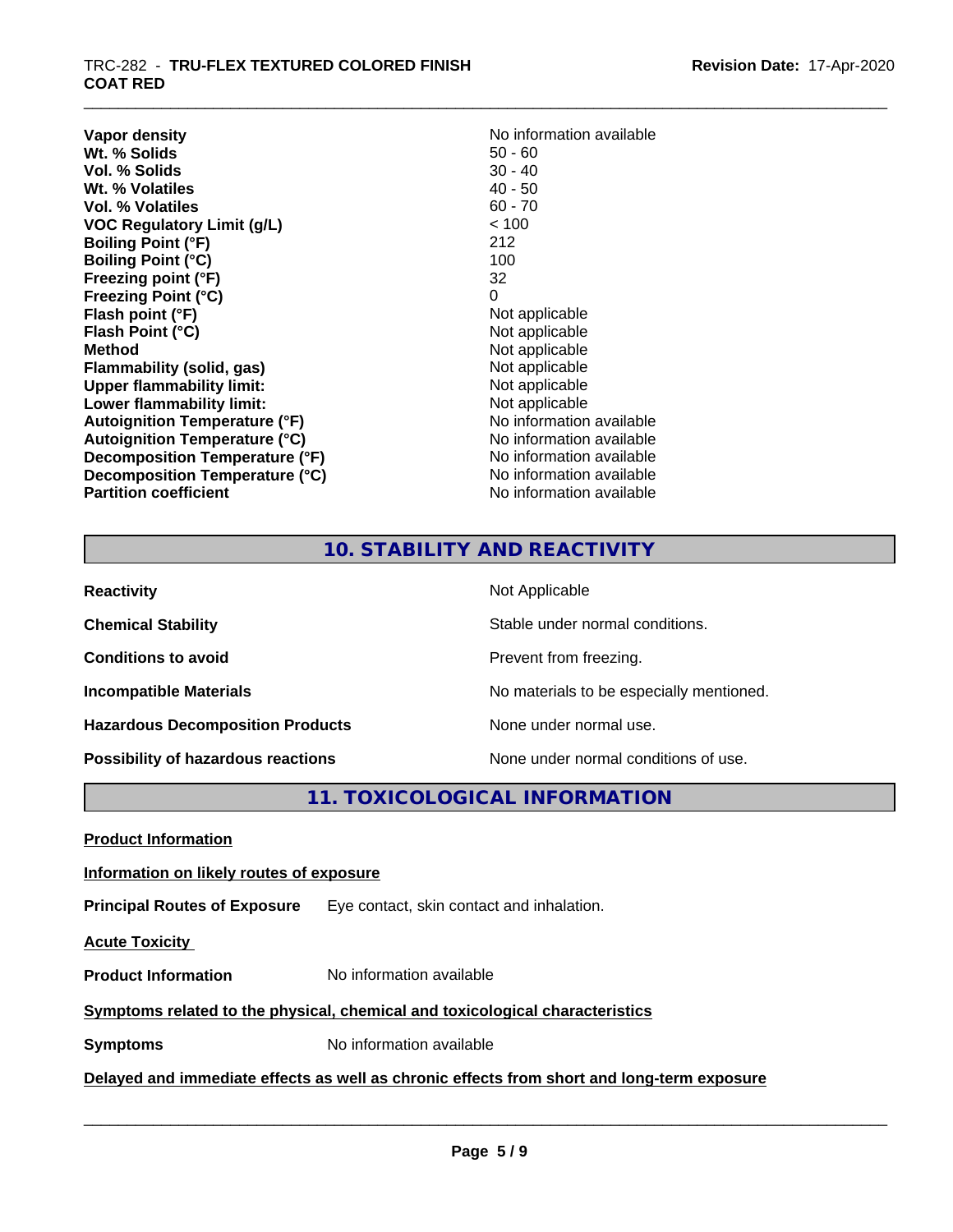| Eye contact                     | May cause slight irritation.                                                      |
|---------------------------------|-----------------------------------------------------------------------------------|
| <b>Skin contact</b>             | Substance may cause slight skin irritation. Prolonged or repeated contact may dry |
|                                 | skin and cause irritation.                                                        |
| <b>Inhalation</b>               | May cause irritation of respiratory tract.                                        |
| Ingestion                       | Ingestion may cause gastrointestinal irritation, nausea, vomiting and diarrhea.   |
| <b>Sensitization</b>            | No information available                                                          |
| <b>Neurological Effects</b>     | No information available.                                                         |
| <b>Mutagenic Effects</b>        | No information available.                                                         |
| <b>Reproductive Effects</b>     | No information available.                                                         |
| <b>Developmental Effects</b>    | No information available.                                                         |
| <b>Target organ effects</b>     | No information available.                                                         |
| <b>STOT - single exposure</b>   | No information available.                                                         |
| <b>STOT - repeated exposure</b> | Causes damage to organs through prolonged or repeated exposure if inhaled.        |
| Other adverse effects           | No information available.                                                         |
| <b>Aspiration Hazard</b>        | No information available                                                          |

#### **Numerical measures of toxicity**

**The following values are calculated based on chapter 3.1 of the GHS document**

| ATEmix (oral)          | 83395 mg/kg   |  |
|------------------------|---------------|--|
| <b>ATEmix (dermal)</b> | 1092340 mg/kg |  |

#### **Component Information**

| Chemical name                                                                                 | Oral LD50             | Dermal LD50              | <b>Inhalation LC50</b>   |
|-----------------------------------------------------------------------------------------------|-----------------------|--------------------------|--------------------------|
| Iron oxide<br>1309-37-1                                                                       | $> 10000$ mg/kg (Rat) |                          | $\overline{\phantom{0}}$ |
| Propanoic acid, 2-methyl-,<br>monoester with<br>2,2,4-trimethyl-1,3-pentanediol<br>25265-77-4 | $=$ 3200 mg/kg (Rat)  | $> 15200$ mg/kg (Rat)    |                          |
| Propylene glycol<br>$57-55-6$                                                                 | $= 20$ g/kg (Rat)     | $= 20800$ mg/kg (Rabbit) |                          |
| 2-Amino-2-methly-1-propanol<br>124-68-5                                                       | $= 2900$ mg/kg (Rat)  | $>$ 2000 mg/kg (Rabbit)  |                          |
| Sodium C14-C16 olefin sulfonate<br>68439-57-6                                                 | $= 2220$ mg/kg (Rat)  | $> 740$ mg/kg (Rabbit)   |                          |

#### **Chronic Toxicity**

#### **Carcinogenicity**

*The information below indicateswhether each agency has listed any ingredient as a carcinogen:.*

| <b>Chemical name</b>   | <b>IARC</b>      | <b>NTP</b>     | <b>OSHA</b> |
|------------------------|------------------|----------------|-------------|
|                        | Human Carcinogen | Human<br>Known | Listed      |
| Silica,<br>crystalline |                  | Carcinoɑen     |             |

• Crystalline Silica has been determined to be carcinogenic to humans by IARC (1) when in respirable form. Risk of cancer depends on duration and level of inhalation exposure to spray mist or dust from sanding the dried paint.

#### **Legend**

IARC - International Agency for Research on Cancer NTP - National Toxicity Program OSHA - Occupational Safety & Health Administration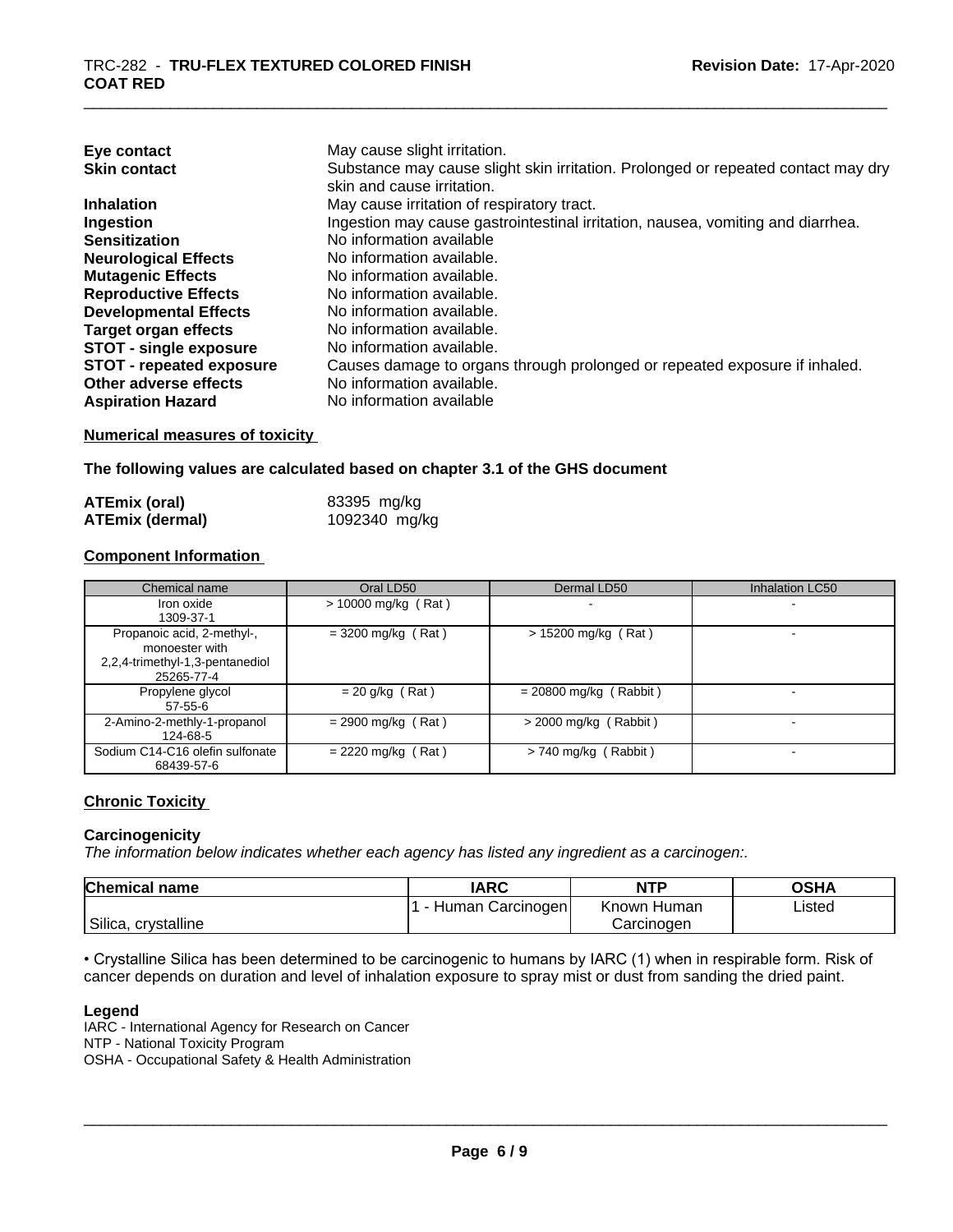# **12. ECOLOGICAL INFORMATION**

#### **Ecotoxicity Effects**

The environmental impact of this product has not been fully investigated.

#### **Product Information**

#### **Acute Toxicity to Fish**

No information available

#### **Acute Toxicity to Aquatic Invertebrates**

No information available

#### **Acute Toxicity to Aquatic Plants**

No information available

#### **Persistence / Degradability**

No information available.

#### **Bioaccumulation**

There is no data for this product.

#### **Mobility in Environmental Media**

No information available.

#### **Ozone**

No information available

#### **Component Information**

#### **Acute Toxicity to Fish**

Propylene glycol LC50: 710 mg/L (Fathead Minnow - 96 hr.)

#### **Acute Toxicity to Aquatic Invertebrates**

Propylene glycol EC50: > 10000 mg/L (Daphnia magna - 24 hr.)

#### **Acute Toxicity to Aquatic Plants**

No information available

|                              | 13. DISPOSAL CONSIDERATIONS                                                                                                                                                                                               |
|------------------------------|---------------------------------------------------------------------------------------------------------------------------------------------------------------------------------------------------------------------------|
| <b>Waste Disposal Method</b> | Dispose of in accordance with federal, state, and local regulations. Local<br>requirements may vary, consult your sanitation department or state-designated<br>environmental protection agency for more disposal options. |
|                              | 14. TRANSPORT INFORMATION                                                                                                                                                                                                 |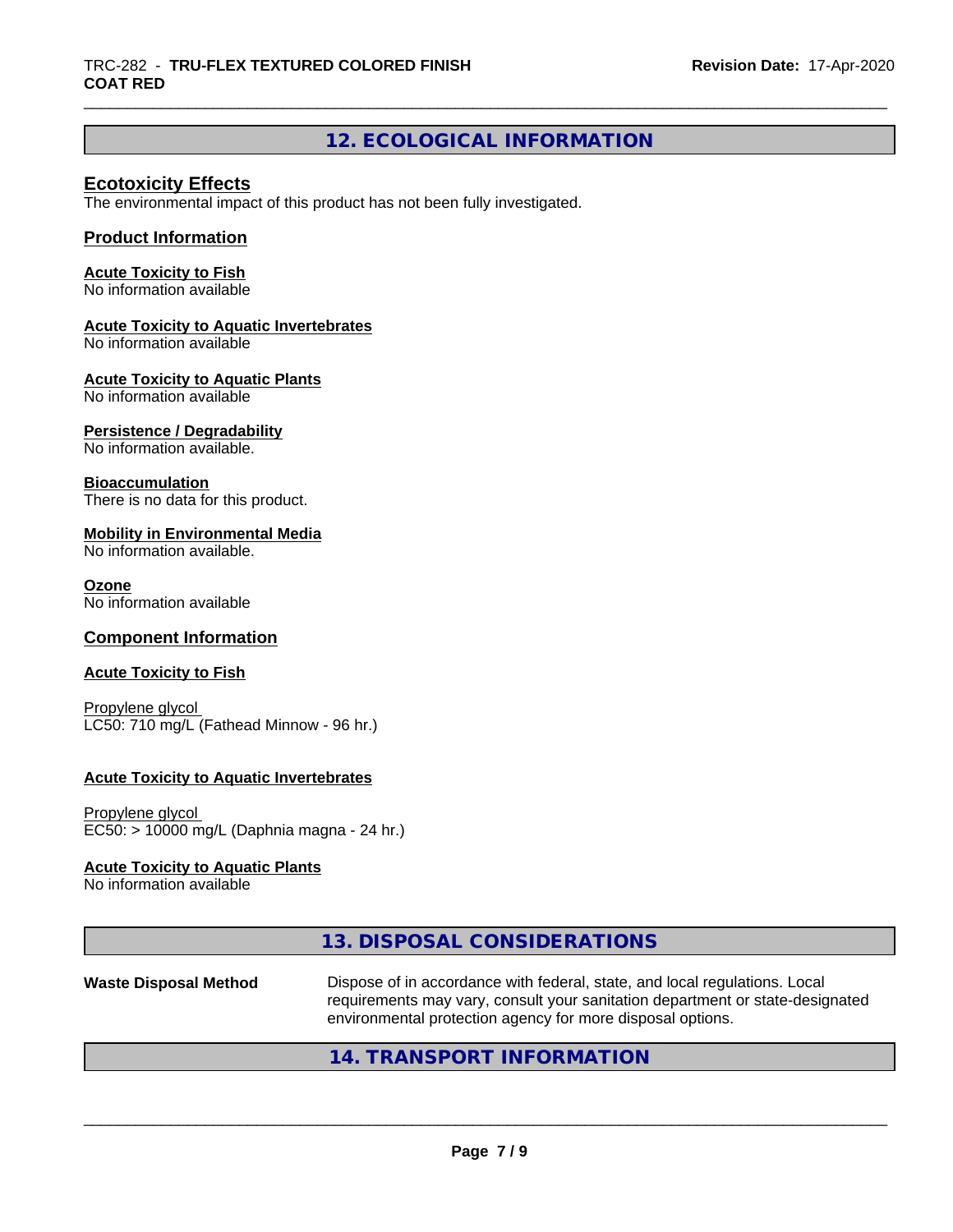| <b>DOT</b>        | Not regulated                     |  |
|-------------------|-----------------------------------|--|
| <b>ICAO/IATA</b>  | Not regulated                     |  |
| <b>IMDG / IMO</b> | Not regulated                     |  |
|                   | <b>15. REGULATORY INFORMATION</b> |  |

#### **International Inventories**

| <b>TSCA: United States</b> | Yes - All components are listed or exempt. |
|----------------------------|--------------------------------------------|
| DSL: Canada                | Yes - All components are listed or exempt. |

#### **Federal Regulations**

| SARA 311/312 hazardous categorization |     |  |
|---------------------------------------|-----|--|
| Acute health hazard                   | Nο  |  |
| Chronic Health Hazard                 | Yes |  |
| Fire hazard                           | Nο  |  |
| Sudden release of pressure hazard     | Nο  |  |
| Reactive Hazard                       | No  |  |

#### **SARA 313**

Section 313 of Title III of the Superfund Amendments and Reauthorization Act of 1986 (SARA). This product contains a chemical or chemicals which are subject to the reporting requirements of the Act and Title 40 of the Code of Federal Regulations, Part 372:

*None*

**Clean Air Act,Section 112 Hazardous Air Pollutants (HAPs) (see 40 CFR 61)**

This product contains the following HAPs:

*None*

## **US State Regulations**

#### **California Proposition 65**

**A WARNING:** Cancer and Reproductive Harm– www.P65warnings.ca.gov

#### **State Right-to-Know**

| <b>Chemical name</b>   | <b>Massachusetts</b> | <b>New Jersey</b> | Pennsylvania |
|------------------------|----------------------|-------------------|--------------|
| Silica.<br>crystalline |                      |                   |              |
| Iron oxide             |                      |                   |              |
| $\mathsf {^{Talc}}$    |                      |                   |              |

**Legend**